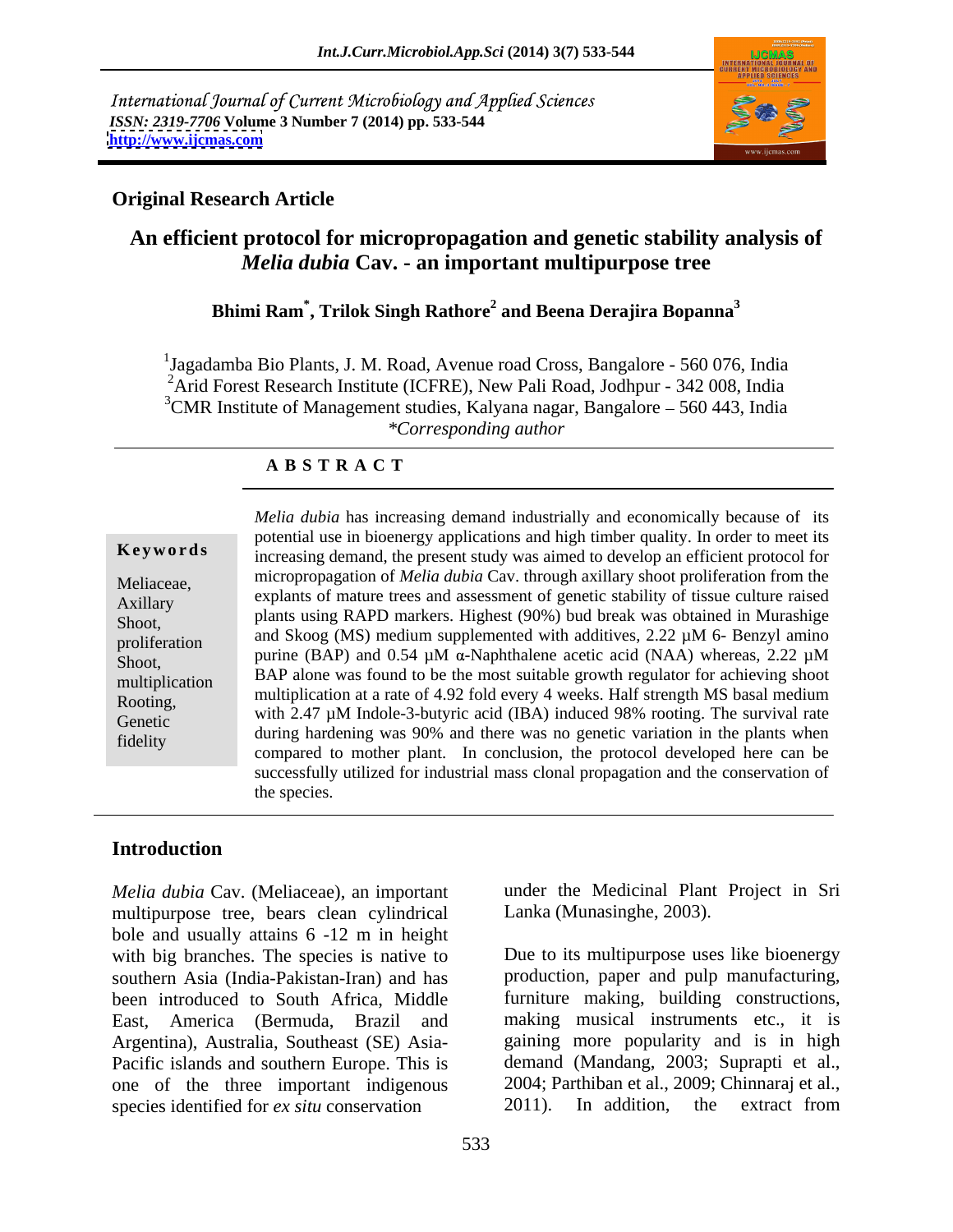different parts of the *M. dubia* plant are namely, *Azadirachta indica* (Venkateswarlu

For this reason *M. dubia* trees growing production, efficiency of propagation naturally have been indiscriminately logged propagated through seeds, which have very culture- induced genetic variations<br>poor  $(14\% - 34.3\%)$  germination rates (somaclonal variation) are quite common in preferred for commercial propagation of timber woods as it maintains the genetic stability compared to organogenesis **Materials and Methods** (McCown and McCown, 1987). Only two reports are available on micropropagation of **Explants** collection, processing and *Melia dubia* with very poor multiplication rate and using nodal explants of 3-6 weeks old in vitro raised seedlings (Chinnaraj et al., 2011; Ram et al., 2012). However, in vitro propagation through axillary shoot proliferation using nodal segments from mature trees has been reported for many<br>
other tree species of the family Meliaceae<br>
selected from field station of Central other tree species of the family Meliaceae

known to have antiviral, antibacterial, et al., 1998; Chaturvedi et al*.,* 2004; Arora et antifungal, antidiabetic, antineoplastic, al*.,* 2010), *Azadirachta excelsa* (Liew et al., antihelmintic and antileprosy properties 2000), *Melia azedarach* (Thakur et al*.,* (Kiritkar and Basu, 1999; Pettit, 2002; 1998; Husain and Anis, 2009), *Toona ciliata*  Nagalakshmi et al., 2003; Vijayan et al., (Mroginski et al*.,* 2003), *Khaya senegalensis*  2004; Gerige and Ramjaneyulu, 2007; (Hung and Trueman, 2011), *Khaya ivorensis* Susheela et al., 2008; Sukumaram and Raj, (Mathias, 1988), *Swietenia macrophylla* 2010; Sharma and Arya, 2011). (Lee and Rao, 1988) and *Cedrela odorata* and resulted in significant decline in its genetic stability also has prime concern. It population. Conventionally, *M. dubia* is has been extensively reported that tissue poor (14%-34.3%) germination rates (somaclonal variation) are quite common in because of hard stony seed coat, which clonally propagated plants (Larkin and makes it difficult to germinate without any Scowcroft, 1981). Therefore, it is of treatment (Nair et al., 2005; Manjunatha, immense significant to assure the genetic 2007; Anand et al., 2012). Therefore, it is fidelity of in vitro raised plants at an early imperative to use plant tissue culture method stage. Various markers are available to for large scale production of clonal planting evaluate the genetic stability of the plants. material of the species from superior Random amplified Polymorphic DNA genotypes for quick rejuvenation. Lack of (RAPD) is one of the cheapest methods knowledge of genetic background is the among them (Rout and Das, 2002). As such main disadvantage associated with seedling there is no report on efficient protocol for material. Whereas, excessive leaching of mass clonal propagation from the superior phenolics, endogenous contamination and genotypes and assessment of genetic poor multiplication are the problems stability of *M. dubia.* Therefore, the present associated with the explants from mature work was aimed to develop micro trees (Beena et al., 2012). Though adult propagation protocol for rapid and large tissue is associated with problems, scale production of clonal planting material micropropagation through axillary shoot of superior genotypes through axillary shoot proliferation is considered safer and proliferation as well as assessment of (Maruyama et al., 1989). For large scale production, efficiency of propagation is important, at the same time culture- induced genetic variations genetic stability using RAPD markers.

# **Materials and Methods**

# **Explants collection, processing and surface sterilization**

Experiments were carried out in plant tissue culture laboratory of the Institute of Wood Science and Technology (IWST), Bangalore during 2008 to 2011. Newly grown shoot segments, were collected from the plus trees selected from field station of Central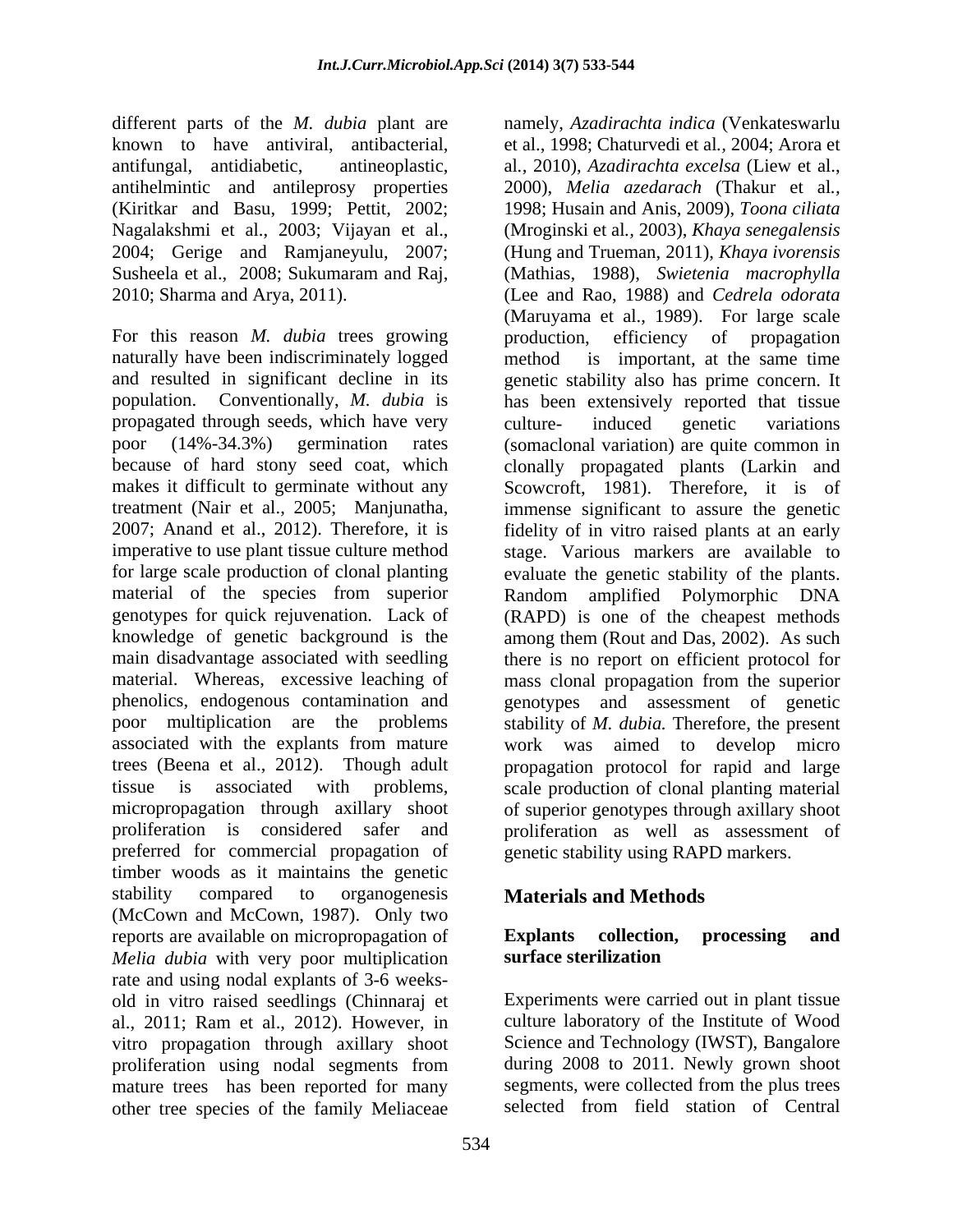Silvicultural Zone, Karnataka. After rooting, 40 ml of medium was dispensed excision of leaves, single nodal segments of into  $10 \times 6$  cm  $(250 \text{ ml})$  glass bottles. 2.5 - 3.0 cm long explants were prepared for Dispensed media were autoclaved at 1.06 kg surface sterilization. To remove dust  $cm^{-2}$  at 121° C temperature for 20 min. The particles and reduce fungal contamination, cultures were incubated in a growth room at explants were dipped in  $0.1\%$  ( $v/v$ )  $25 \pm 2$ ° C containing fluorescent lamps Polyoxyethylene sorbitan monooleate (Philips, Kolkata, India) providing 27 µE m (Tween - 80; Himedia, India) liquid solution  $2s<sup>-1</sup>$  of light. for 15 minutes and 0.1% (*w/v*) solution of Bavistin (Carbendazim 50% WP- a systemic fungicide) for 10 min with 5 - 6 through washes in double-distilled water after each Two separate experiments were carried out treatment. Surface sterilization of the for shoot initiation. In the first experiment, explants was carried out with 70 % (*v/v*) ethanol for 50 seconds followed by  $0.1\%$  4.44, 6.66, 8.88 and 11.10  $\mu$ M) of BAP and  $(w/v)$  HgCl<sub>2</sub> solution for 8 - 10 min. Kinetin (Kn) were tested for maximum bud Explants were washed 5 - 6 times with break. In the second experiment, BAP (2.22 sterile distilled water after each treatment to  $\mu$ M) alone was tested in combination with remove the traces of sterilants. Cut ends of auxins; NAA and indole-3 acetic acid (IAA) the surface sterilized explants were trimmed aseptically to minimize leaching and and1.10 µM) for high frequency bud break inoculated vertically on shoot initiation and their subsequent growth. Data was medium. recorded after 4 weeks.

### **Culture medium and growth conditions**

Based on the results of preliminary For shoot multiplication, clumps of 2 - 3 experiments on type of media and additives, shoots were taken and inoculated in shoot for all shoot initiation and shoot multiplication media containing various multiplication experiments, Murashige and concentrations of cytokinins; BAP and Skoog (MS) basal medium (Murashige and Kinetin(0.44 µM- 8.88 µM), TDZ (1.14 & Skoog, 1962) containing 3% (*w/v*) sucrose, 2.27 µM) alone or in combination with additives (ascorbic acid - 284 μM, citric acid - NAA and IAA (0.27 & 0.54 μM). Data was<br>- 130 μM, L - cysteine - 206 μM, Adenine - recorded after four weeks for shoot number, sulphate -7.23 µM and Gibberellic acid shoot length and quality of shoot.  $(GA_3) - 13.57 \mu M$ , agar (Hi-media) 0.7% (*w/v*) were used along with auxins and cytokinis. pH of the medium was adjusted to 6.4 (before autoclaving) and 20 ml of Tissue culture raised microshoots of 3 - 4 medium was dispensed into each  $150 \times 25$  cm in length with 2 - 3 nodes were tested mm Borosil culture tubes and culture tubes with various concentrations  $(0.49, 1.50,$ were plugged with non-absorbent cotton wrapped in cheese cloth for shoot induction. NAA (0.49, 1.50, 2.47 and 4.93  $\mu$ M) either For in vitro rooting, ½ MS (major inorganic alone or in combinations for in vitro rooting. salts reduced to half strength) medium was The rooted plantlets were washed to remove

**-** Construction of the construction  $\frac{2}{2}$   $\frac{1}{2}$  of light  $s^{-1}$  of light.  $\frac{1}{2}$  of light of light.

# **Shoot induction**

various concentrations (0.44, 1.33, 2.22, 4.44, 6.66, 8.88 and 11.10 µM) of BAP and at different concentrations (0.27, 0.54

### **Shoot multiplication**

NAA and IAA (0.27 & 0.54 µM). Data was recorded after four weeks for shoot number, shoot length and quality of shoot.

### **In vitro rooting and acclimatization**

used. For shoot multiplication and in vitro agar, transferred to plastic cup containing2.47, 4.93 and 7.40 µM) of IBA, IAA and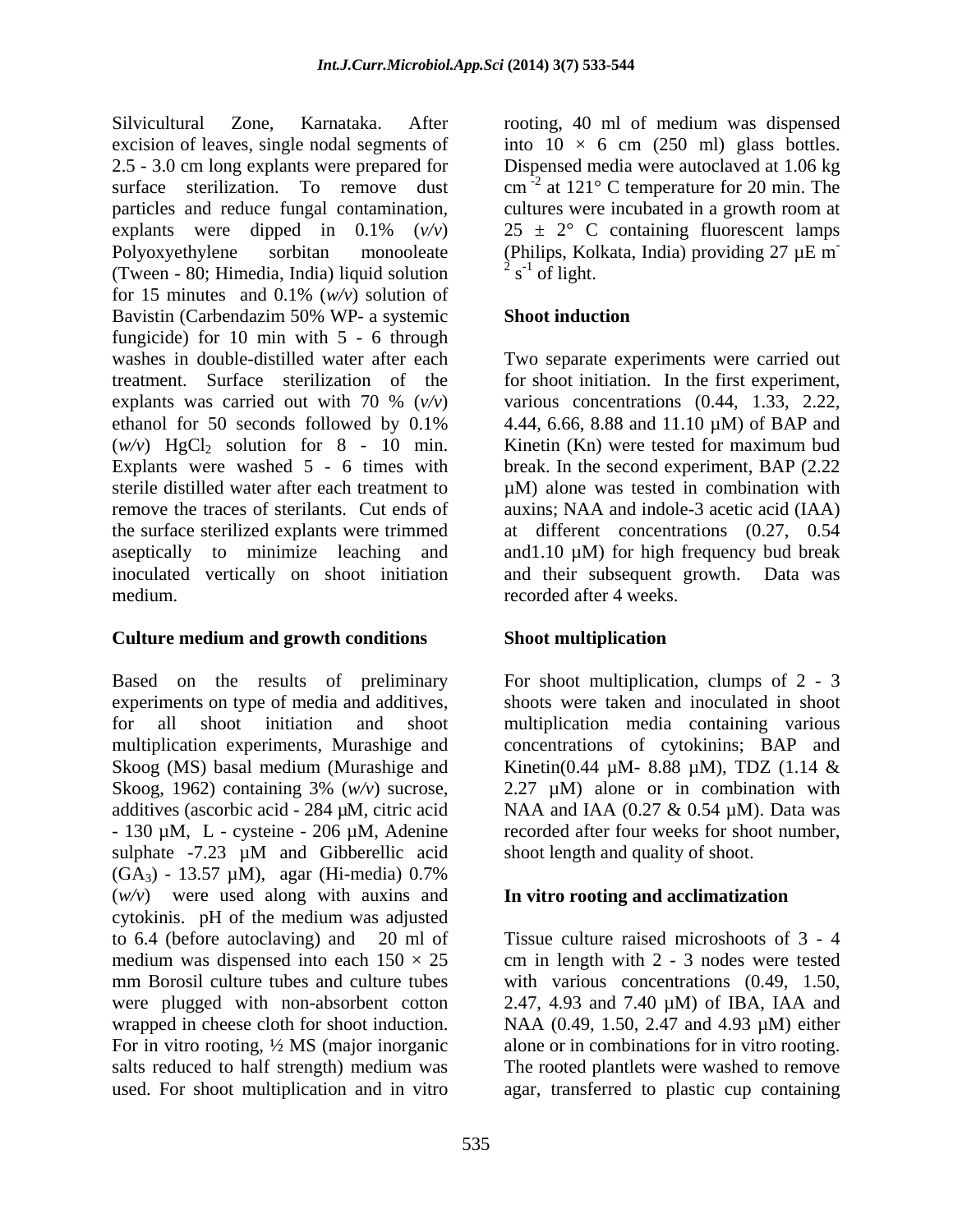potting mixture of vermiculite, sand and soil genomic DNA as template, 2.5 µl of 10X  $(1 : 2 : 1 \nu/\nu)$  and placed under a PCR buffer, 1.5 mM MgCl<sub>2</sub>, 10 pmol of polyglobule for 4 weeks in mist chamber at primer, 2.0 µl of 0.8 mM dNTP mix

according to Dhillon and co-workers (2007). The quantity of DNA was measured by **Experimental design and statistical** using nanometer (Thermo scientific- **analysis** Nanodrop, 1000, 3.70).

Alameda, California) tested, 11 decamer primers [series A, C and Q OPA-05 were taken per treatment for shoot (AGGGGTCTTG), 09 (GGGTAACGCC), amplification. PCR was performed in

 $30 \pm 5^{\circ}$ C temperature and  $> 90\%$  relative (Bangalore, Genei) and 1.5 units of Taq humidity (RH). Later on the plants were (*Thermus aquaticus*) DNA polymerase kept in mist chamber without cover for 4 (Bangalore, Genei). The amplification weeks and then shifted to a shade net (50% reaction was carried out in a Mastercycler shade) for another 2 weeks before placing it gradient (Eppendorf, Germany) with cyclic in open nursery. After successful profiles: initial denaturation at 94°C for 3 acclimatization plants were evaluated for minutes, followed by 44 cycles each, growth performance at an interval of two consisting of denaturation at 94<sup>°</sup>C for 45 s, months up to ten months. annealing at 35<sup>°</sup>C for 45 s and extension at **Genetic stability analysis of the micro** was for 5 min at 72 **propagated plants** amplification products were separated based **DNA extraction and PCR amplification** agarose gel in 1X TAE buffer and stained in Genomic DNA was extracted from fresh, solution and gel was observed in gel young leaf tissue derived from ten randomly documentation system (Herolab, Germany). selected in vitro raised plants through DNA fingerprinting with RAPD markers axillary shoot proliferation and mother were performed thrice and only reproducible plants, following the cetyl trimethyl bands in the range of 300 to 3000 bp were ammonium bromide (CTAB) method PCR buffer,  $1.5 \text{ mM } MgCl<sub>2</sub>$ ,  $10 \text{ pmol of}$ primer,  $2.0 \mu l$  of  $0.8 \mu M$  dNTP mix  $\degree$  C for 3  $\rm^{\circ}$  C for 45 s,  $\rm ^{o}$  C for 45 s and extension at  $72^{\circ}$  C for 1 min. The final extension cycle <sup>o</sup>C temperature. The on size by gel electrophoresis in 2.0% ethidium bromide (Bangalore, Genei) scored.

# **Experimental design and statistical analysis**

Out of 20 decamer oligonucleotide primers were taken for each treatment. Four clumps from operon technologies Inc. (Operon, of shoots (3 - 4 shoots in each clump) were 10 (GTGATCGCAG), 11 experiment was repeated thrice. (CAATCGCCGT), 13 (CAGCACCCAC), Experiments were set up according to a 16 (AGCCAGCGAA); OPC - 14 completely randomized design. Variance (TGCGTGCTTG); OPQ - 13 (one way or single factor analysis) in (GGAGTGGACA), 15 (GGGTAACGTG), treatment means and standard errors were 16 (AGTGCAGCCA), 17 determined, followed by the least significant  $(GAAGCCTTG)$  were selected for difference (LSD) test at  $P \leq 0.05$  to compare Polymerase chain reaction (PCR) means. DNA fingerprinting with RAPD accordance with the protocol of Williams et quality reproducible bands in the range of al*.* (1990). Amplification was carried out in 350-2500 bp were scored. DNA banding a 25 µl reaction volume containing 30 ng of pattern generated by RAPDs was recorded For shoot initiation experiments, 10 explants taken in each bottle and five such bottles were taken per treatment for multiplication and in vitro rooting. experiment was repeated thrice. markers was performed three times and only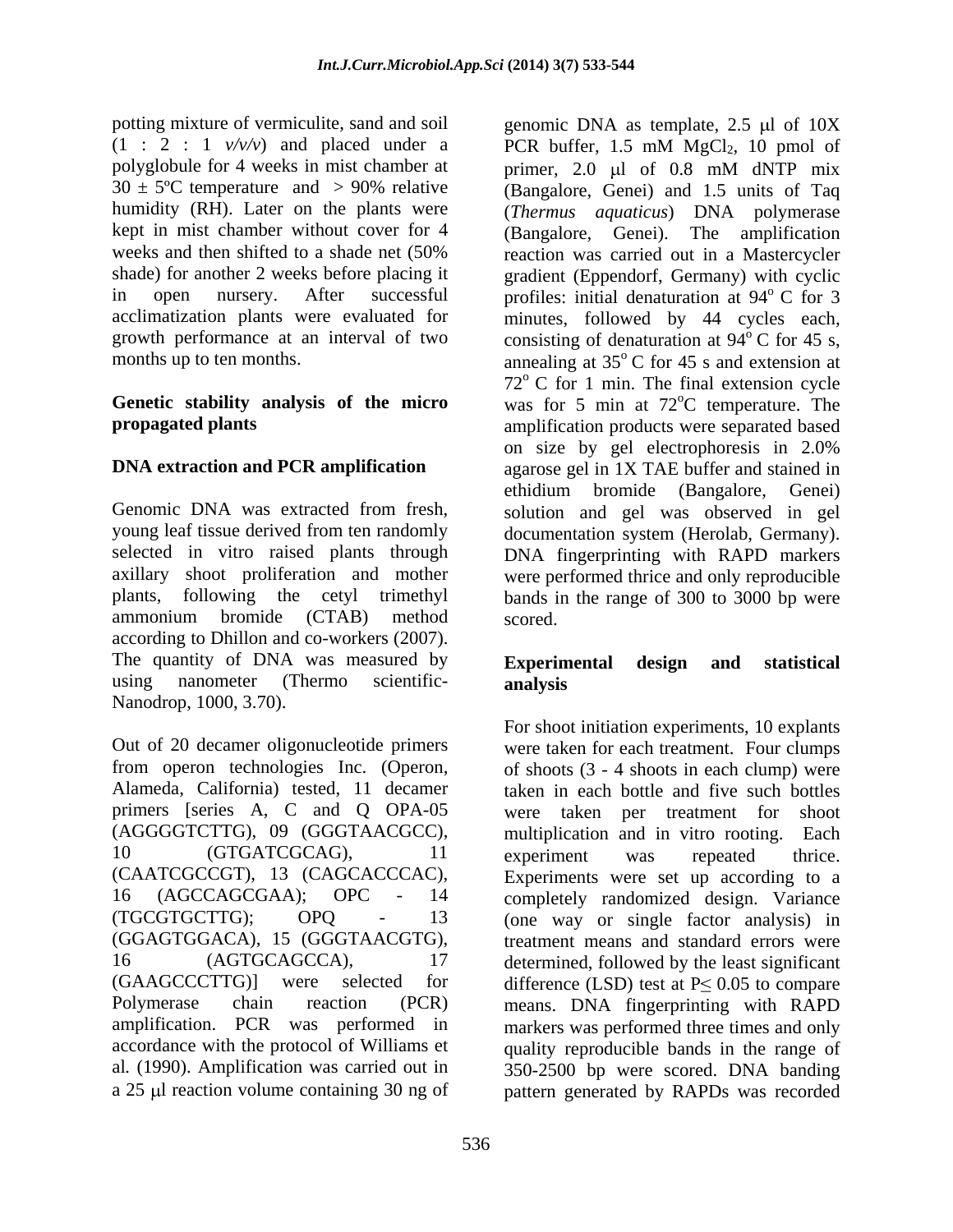Among the two cytokinins tested, BAP (2.22 µM) proved to be best in terms of percentage of bud break and shoot length **(**Table 1). However, combined use of BAP with auxins (NAA and IAA) further enhanced the percentage of bud break as compared to BAP alone in the medium. Maximum (90%) bud break with an average shoot length of 2.8 cm was achieved by NAA within 4 weeks period (Table 2, Fig and reduced salt of MS medium has been<br>14). Combined use of PAR and NAA was found to be better than full MS medium in 1A). Combined use of BAP and NAA was also proved to be most effective for shoot many woody species (Annapurna and initiation in *Aegle marmelos* and *Tectora* Rathore, 2010). The present study is in initiation in *Aegle marmelos* and *Tectona grandis* (Shirin et al., 2005; Nayak et al.,

inversely proportional to shoot number and shoot length which produced dwarf shoots. Increase in the concentrations of BAP also had negative effect on shoot initiation and<br>its subsequent growth in *Bambusa pallida* of micro propagated plants after its subsequent growth in *Bambusa pallida* (Beena and Rathore, 2012). Addition of auxins in the multiplication medium posed<br>
numerod plants attained height of 109.48<br>
numerod collar diameter of 40.07 mm in ten problem of callusing at the shoot base, which in turn hindered shoot growth. It may months period in an open nursery (Fig. 1H).<br>he due to the cells that have attained Successful hardening with 67.6% and 95% be due to the cells that have attained juvenility through biochemical changes was also achieved from woody species<br>under culture conditions required no Garcinia indica and Bambusa pallida under culture conditions, required no<br>express and Manjushri, 2005; Beena et al.,<br>(Meera and Manjushri, 2005; Beena et al., supplemented with BAP  $(2.22 \mu M)$  alone  $2012$ . RAPD has been used as a useful multiplication which produced 4.92 fold shoots within 4 weeks period (Table 3, Fig 1B&C). Similarly, shoot multiplication of

as 1 for presence of band and 0 for its *Helianthus annuus* was optimal from half absence. Genetic difference between the shoot apices cultured on MS media with parents and their progeny was calculated  $0.44 - 4.44 \mu M$  BAP, whereas auxins according to the RAPD marker data set as promoted callusing and inhibited shoot described by Ward. multiplication (Paterson, 1984).

**Results and Discussion** Among the various auxins ( IAA, IBA and combination of 2.22  $\mu$ M BAP and 0.54  $\mu$ M and thin. Generally, necessity of an auxin 2007). *Melia azedarach and Azadirachta indica* Concentrations of BAP above  $2.22 \mu M$  were auxins have been proved (Sen et al., 2010; exogenous auxins. Therefore medium (Meera and Manjushri, 2005; Beena et al., was found to be ideal for shoot tool for investigating the genetic fidelity of NAA ) used for in vitro rooting, 2.47 µM IBA favored the highest (98.00%) rooting, root number (4.33) and root length of 4.41cm (Table 4 and Fig. 1D&E). But at higher concentration (4.93 µM), it produced numerous (8.97) small roots at the base of shoots with callus formation. These shoots dried within 3-4 weeks period. Whereas, lower concentration of IBA resulted in delayed rooting and roots were found weak and thin. Generally, necessity of an auxin and reduced salt of MS medium has been found to be better than full MS medium in many woody species (Annapurna and Rathore, 2010). The present study is in accordance with the results obtained in where, superiority of IBA over the other auxins have been proved (Sen et al., 2010; Arora et al., 2010; Arora et al., 2011). Contrary to this, Joshi and Thengane (1996) reported IAA to be best auxin for in vitro rooting in *Azadirachta indica*. Survival rate of micro propagated plants after transplantation was 90% (Fig 1F&G). Hardened plants attained height of 109.48 cm and collar diameter of 40.07 mm in ten months period in an open nursery (Fig. 1H). Successful hardening with 67.6% and 95% was also achieved from woody species *Garcinia indica* and *Bambusa pallida* (Meera and Manjushri, 2005; Beena et al., 2012). RAPD has been used as a useful tissue cultured plants by several researchers (Olmos et al., 2002; Gupta et al., 2009).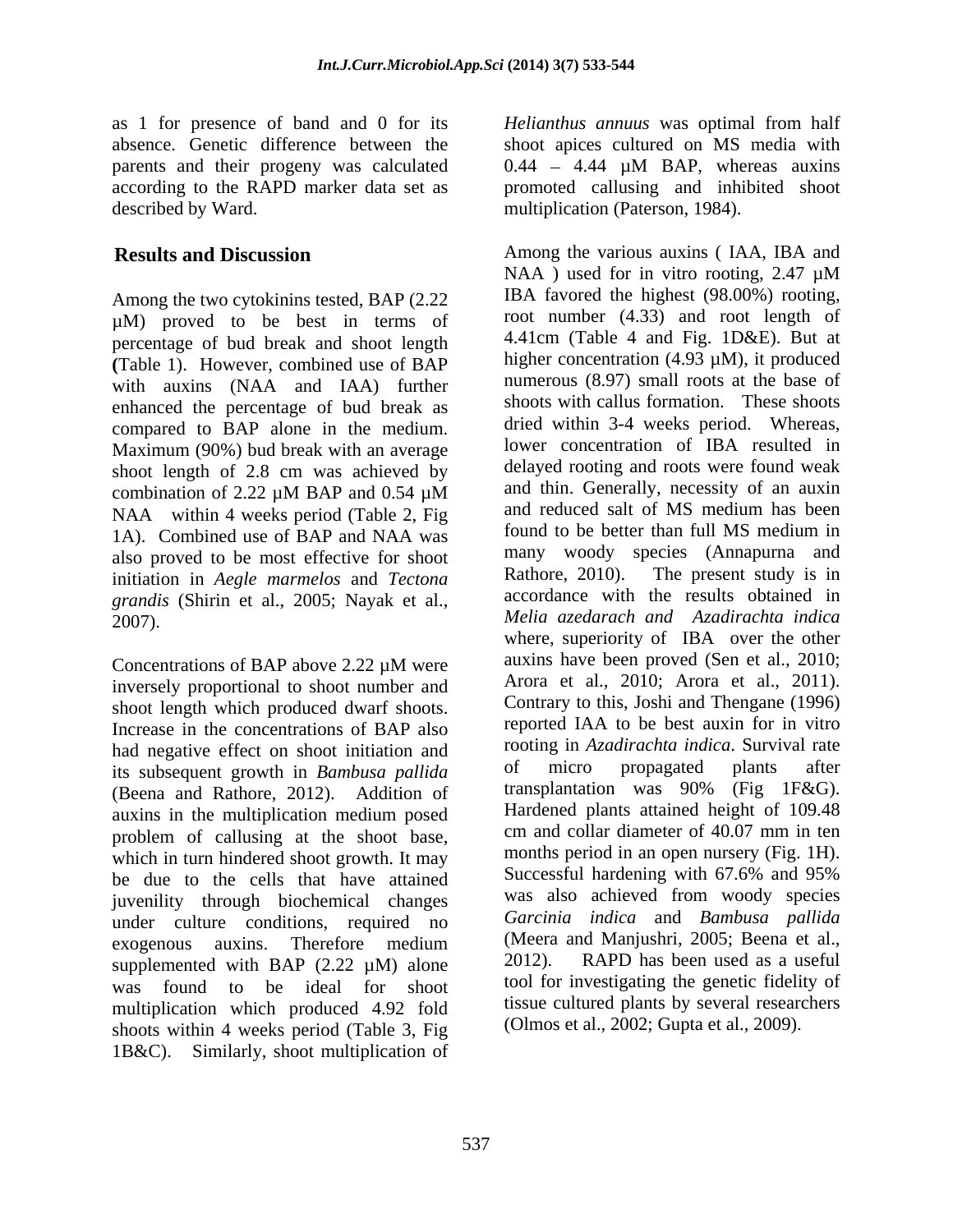|            | Cytokinins $(\mu M)$ |                    | Nodal shoot segment |                              |
|------------|----------------------|--------------------|---------------------|------------------------------|
|            |                      |                    | No. of              |                              |
| BAP        | Kn                   | % of bud break     | Shoots/explant      | Average shoot<br>length (cm) |
| $0.00\,$   | $0.00\,$             | <b>NR</b>          |                     | <b>NR</b>                    |
| 0.44       | $\sim$               | $59.47^e$          |                     | $0.51^{\circ}$               |
| 1.33       |                      | $67.60^{\rm d}$    |                     | 1.00 <sup>b</sup>            |
| 2.22       | $\sim$               | $85.03^{\rm a}$    |                     | $1.97^{\rm a}$               |
| 4.44       | $\sim$ $-$           | $77.21^b$          |                     | $1.65^{\mathrm{b}}$          |
| 6.66       |                      | $70.03^{\circ}$    |                     | $1.37^{b}$                   |
| 8.88       | $\sim$ $-$           | $55.30^f$          |                     | $0.95^{\rm b}$               |
| 11.1       | $\sim$ $-$           | $25.13^{j}$        |                     | $0.60^{\circ}$               |
| $\sim$ $-$ | 0.44                 | 14.19 <sup>1</sup> |                     | $0.13^d$                     |
| $\sim$ $-$ | 1.33                 | $25.80^{j}$        |                     | $0.60^{\circ}$               |
| $\sim$ $-$ | 2.22                 | $40.54^{8}$        |                     | $1.42^b$                     |
| $\sim$ $-$ | 4.44                 | $35.09^h$          |                     | $1.24^b$                     |
| $\sim$ $-$ | 6.66                 | $32.17^{\rm i}$    |                     | $1.03^b$                     |
| $\sim$ $-$ | 8.88                 | $26.08^{j}$        |                     | $0.47^{\circ}$               |
|            | 11.1                 | $19.79^{k}$        |                     | $0.45^{\circ}$               |
|            | CD                   | 0.97               | $\sim$              | 0.27                         |

**Table.1** Effect of cytokinins (BAP or Kn) in MS medium on shoot initiation from nodal shoot segment of *M. dubia* after 4 weeks

Treatments followed by different letters are significantly different from each other. CD, Critical difference at  $p \leq 0.05$ 

Table.2 Effect of auxins (NAA and IAA) in MS medium with 2.22  $\mu$ M BAP on shoot initiation from nodal shoot segment of *M. dubia*

| Cytokinin (µM) |      | Auxins $(\mu M)$ | % of bud break  | No. of shoots per   Average shoot  <br>explants | length (cm)       |
|----------------|------|------------------|-----------------|-------------------------------------------------|-------------------|
| <b>BAP</b>     | NAA  | IAA              |                 |                                                 |                   |
| 2.22           | 0.27 |                  | $85.42^{\circ}$ |                                                 | $1.43^{\circ}$    |
| 2.22           | 0.54 |                  | $90.00^a$       |                                                 | $2.80^{\rm a}$    |
| 2.22           | 1.10 |                  | $82.42^{\rm d}$ |                                                 | 1.10 <sup>c</sup> |
| 2.22           |      | 0.27<br>0.21     | $60.12^{\rm f}$ |                                                 | 1.00 <sup>c</sup> |
| 2.22           |      | 0.54             | $87.34^{\rm b}$ |                                                 | $2.11^{b}$        |
| 2.22           |      | 1.10             | $75.43^e$       |                                                 | 1.20 <sup>c</sup> |
| CD             |      |                  | 0.60            | $\sim$                                          | 0.63              |

Treatments followed by different letters are significantly different from each other. CD, Critical difference at  $p \le 0.05$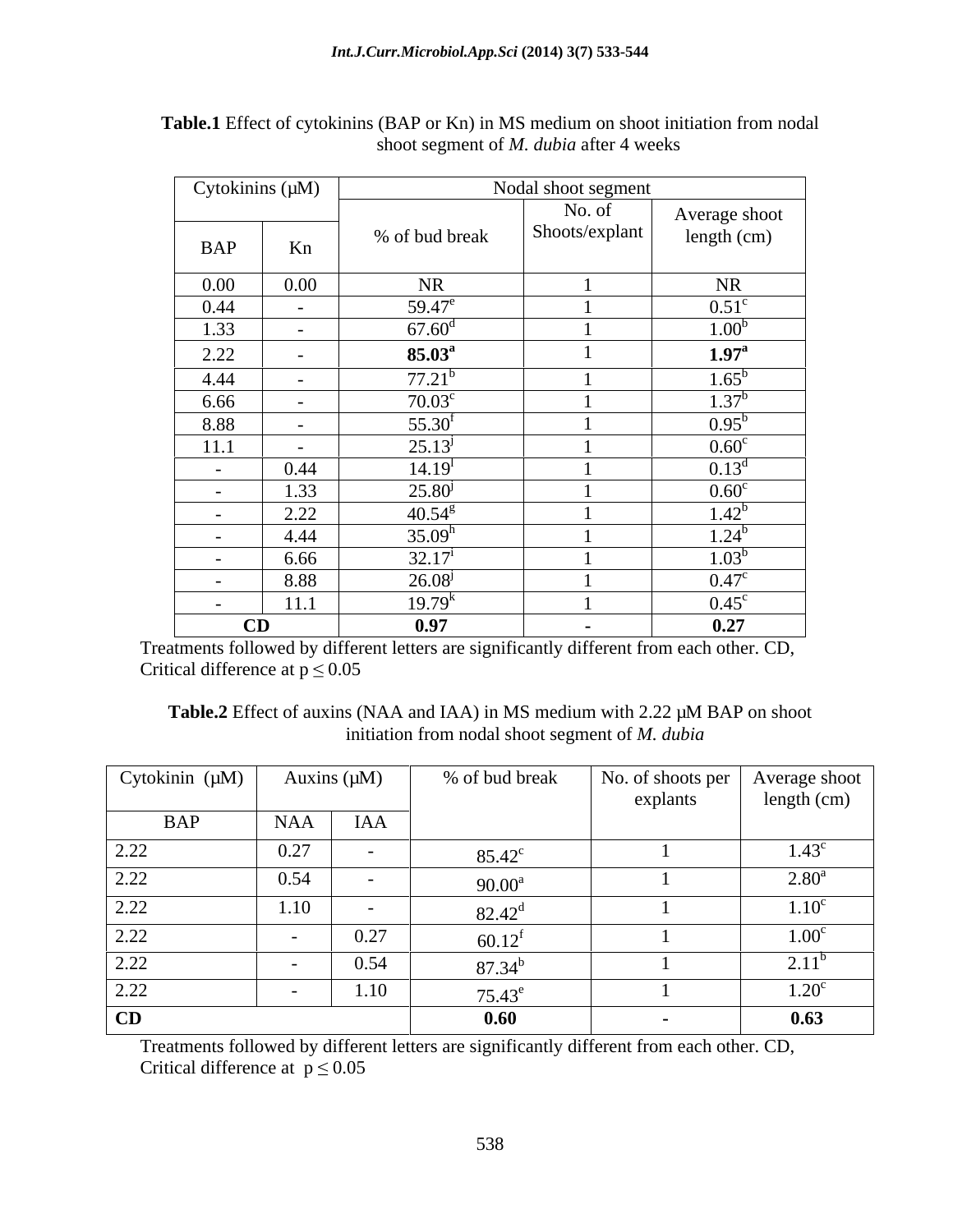|               |      | $PGRs (\mu M)$           |                |                                     | <b>Shoots per</b> | <b>Shoot length</b> | <b>Callus</b> |
|---------------|------|--------------------------|----------------|-------------------------------------|-------------------|---------------------|---------------|
|               |      |                          | BAP KN NAA IAA | $\overline{\text{T}DZ}$             | clump             | (cm)                | intensity     |
|               |      |                          |                |                                     | 3.00 <sup>k</sup> | $1.13^d$            | $^{+}$        |
| 0.44          |      | <b>Service</b> State     | $\sim$ $\sim$  |                                     | $7.83^{b}$        | 1.97 <sup>c</sup>   | $+$           |
| 2.22          |      | <b>Contract Contract</b> | .              |                                     | $9.83^{\rm a}$    | $3.73^{\rm a}$      | $+$           |
| 4.44          |      |                          |                |                                     | 7.36 <sup>c</sup> | $2.57^{\rm b}$      | $++$          |
| 8.88          | .    | the contract of the      |                |                                     | $5.24^{\rm g}$    | 1.50 <sup>d</sup>   | $+++$         |
|               | 0.44 |                          |                |                                     | $3.20^{k}$        | 1.90 <sup>c</sup>   | $+$           |
|               | 2.22 |                          |                |                                     | $3.67^{j}$        | 2.67 <sup>b</sup>   | $++$          |
|               | 4.44 |                          |                |                                     | $3.17^{k}$        | $2.13^{\circ}$      | $++$          |
| $\sim$ $\sim$ | 8.88 |                          |                |                                     | $3.07^k$          | $1.87^\circ$        | $+++$         |
| 2.22          |      | 0.27                     |                |                                     | 7.00 <sup>d</sup> | 1.40 <sup>d</sup>   | $+++$         |
| ——<br>2.22    |      | 0.54                     |                |                                     | $4.33^{i}$        | $1.43^d$            | $++++-$       |
| 2.22          |      |                          | 0.27           |                                     | $6.56^e$          | $\overline{1.5}9^d$ | $+++$         |
| 2.22          |      |                          | 0.54           |                                     | $5.30^{8}$        | 1.56 <sup>d</sup>   | $+++++$       |
|               | 2.22 | 0.54                     |                |                                     | $5.27^{\rm g}$    | 1.07 <sup>d</sup>   | $++$          |
|               | 2.22 |                          | 0.54           |                                     | $6.33^{f}$        | 1.30 <sup>d</sup>   | $++$          |
|               |      | $\sim$                   | $\sim$         | 1.14                                | $5.33^{8}$        | 1.07 <sup>d</sup>   | $+++$         |
|               |      | <b>Service</b>           |                | $\begin{array}{c} 2.27 \end{array}$ | 4.97 <sup>h</sup> | $0.80^\mathrm{e}$   | $++++$        |
|               |      |                          | CD             |                                     | 0.16              | 0.10                |               |

**Table.3** Effect of PGRs (auxins and cytokinins) in MS medium supplemented with additives on shoot multiplication from shoot clump (2-3 shoots) of *M. dubia*

Treatments followed by different letters are significantly different from each other. CD, Critical difference at  $p \le 0.05$ +Without callus, ++ minute callus, **+++** Moderate callus and **++++** vigorous callus growth.

| Table.4 Effect<br>Lus concentrations of auxins (IBA, IAA and NAA) on in vitro rooting from<br>of various |  |
|----------------------------------------------------------------------------------------------------------|--|
| $\cdot$ on $\frac{1}{2}$ MS medium.<br>≀n∩∩fs<br><i>dubia</i> on                                         |  |

| Auxins $(\mu M)$                                                         |                               | % of Root          | No. of roots/clump | Root length       |
|--------------------------------------------------------------------------|-------------------------------|--------------------|--------------------|-------------------|
| <b>IBA</b><br><b>IAA</b>                                                 | <b>NAA</b>                    | induction          |                    | (cm)              |
| $\sim 100$                                                               |                               | <b>NR</b>          | NR                 | <b>NR</b>         |
| the control of the control of the control<br>0.49                        | $\sim$ $\sim$                 | $90.00^{\rm d}$    | $1.27^{\rm g}$     | $1.37^e$          |
| 1.50                                                                     |                               | 95.00 <sup>b</sup> | $3.22^{\rm d}$     | $3.23^{b}$        |
| $\frac{1}{2.47}$                                                         |                               | $98.00^{\rm a}$    | $4.33^{b}$         | $4.41^{\rm a}$    |
| 4.93                                                                     | the company of the company of | $93.41^{\circ}$    | 8.97 <sup>a</sup>  | $1.77^{\rm d}$    |
| the control of the control of the control of<br>7.40                     |                               | $80.53^e$          | $4.0^\circ$        | $1.50^e$          |
| 0.49<br><b>Contract Contract</b>                                         | $\sim 100$ m $^{-1}$          | $35.10^{j}$        | $1.33^{g}$         | $0.80^{\rm g}$    |
| 1.50<br>$\sim$ 100 $\sim$                                                | <b>Contract Contract</b>      | 61.00 <sup>g</sup> | $1.63^f$           | $1.27^e$          |
| 2.47<br>$\sim 100$ m $^{-1}$                                             | <b>Contract Contract</b>      | $70.00^{\rm f}$    | $2.63^e$           | $2.30^{\circ}$    |
| _____<br>4.93                                                            | $\sim$ 100 $\sim$             | 49.00 <sup>h</sup> | 1.17 <sup>g</sup>  | $-$<br>$1.13^f$   |
| 7.40<br>$\sim$ 100 $\sim$                                                | <b>Contract Contract</b>      | $29.00^{k}$        | 1.37 <sup>g</sup>  | $0.77^g$          |
| the control of the control of the control of<br><b>Contract Contract</b> | 0.49                          | 11.00 <sup>n</sup> | 1.40 <sup>g</sup>  | $0.47^{\rm h}$    |
| $\sim 100$ m $^{-1}$                                                     | 1.50                          | NR                 | NR                 | NR                |
| the control of the control of the control of<br>$\sim 100$ m $^{-1}$     | 2.47                          | NR                 | NR                 | <b>NR</b>         |
| $\sim 10^{-10}$ m $^{-1}$                                                | 4.93                          | NR.                | NR                 | NR                |
| 0.49<br>0.49                                                             | $\sim 100$ km s $^{-1}$       | $45.00^{\rm i}$    | $2.50^e$           | 1.03 <sup>f</sup> |
|                                                                          | 0.49                          | $22.21^{\rm m}$    | $1.17^{g}$         | $0.53^{\rm h}$    |
| $\frac{0.49}{CD}$                                                        |                               | 1.14               | 0.19               | 0.13              |

Treatments followed by different letters are significantly different from each other. CD, Critical difference at  $p \le 0.05$ . NR, Not Responded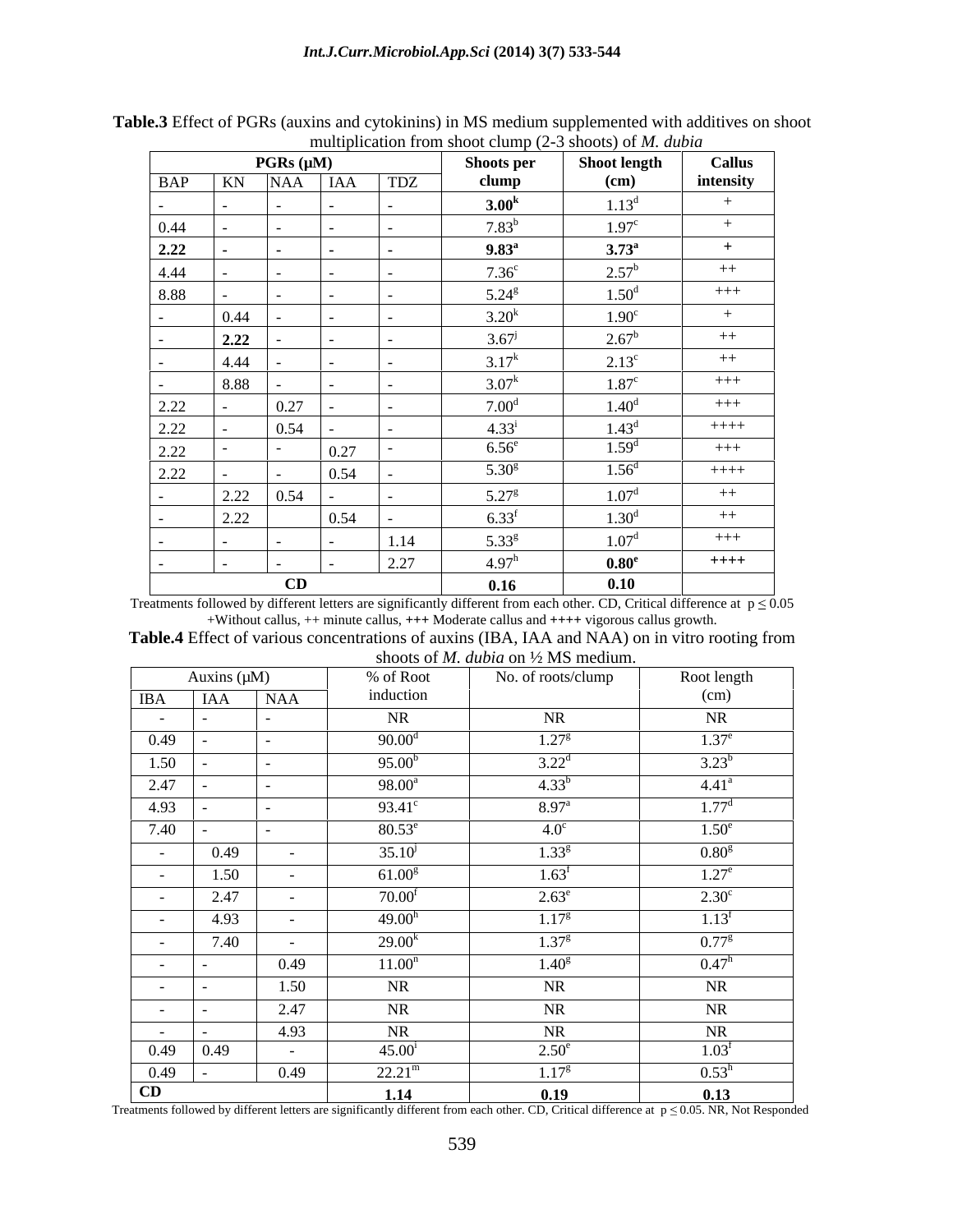## **Figure.1** In vitro propagation of *M. dubia* through axillary shoot proliferation and evaluation of genetic fidelity



**A**: In vitro shoot initiation of *M. dubia* in MS medium containing 2.22 µM BAP and 0.54 µM NAA with additives.

**B&C**: In vitro shoot multiplication of *M. dubia* in MS medium containing 2.22 µM BAP with additives.

**D&E**: In vitro rooting of *M. dubia* in ½ MS media containing 2.47 µM IBA.

**F&G**: Hardened plants of *M. dubia* after 2 months following acclimatization.

**H**: Hardened plants of *M. dubia* after 10 months

**I**: Amplified bands obtained in primer OPA-09, M: 100bp Ladder, P: parent plant and 1-10: micropropagated plants raised from one year old shoot multiplication cultures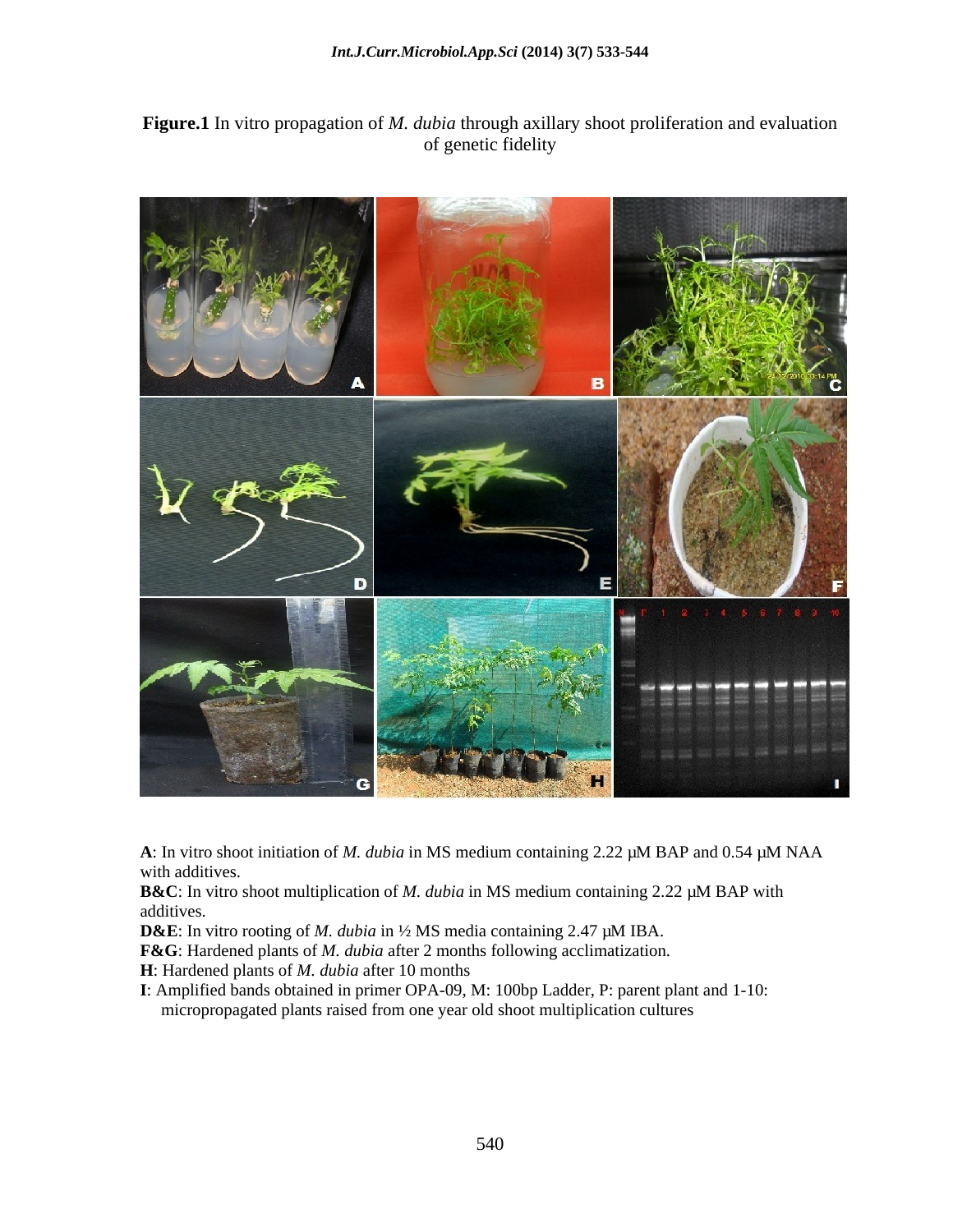| <b>Primers</b> | Sequence $(5^{\circ} - 3^{\circ})$ | No. of bands<br>amplified | M.W. |
|----------------|------------------------------------|---------------------------|------|
| OPA-05         | AGGGGTCTTG                         |                           | 3099 |
| OPA-09         | GGGTAACGGG                         |                           | 3053 |
| $OPA-10$       | GTGATCGCAG                         |                           | 3068 |
| $OPA-11$       | CAATCGCCGT                         |                           | 2988 |
| $OPA-13$       | CAGCACCCAC                         |                           | 2942 |
| $OPA-16$       | AGCCAGCGAA                         |                           | 3046 |
| $OPC-14$       | TGCGTGCTTG                         |                           | 2000 |
| $OPQ-13$       | GGAGTGGACA                         |                           | 2850 |
| $OPQ-15$       | GGGTAACGTG                         |                           | 4100 |
| $OPQ-16$       | AGTGCAGCCA                         |                           | 3000 |
| $OPQ-17$       | GAAGCCCTTG                         |                           | 3500 |

**Table.5** Details of RAPD analysis of in vitro regenerated plantlets using 11 decamer primers

In the present study, out of the eleven References decamer oligonucleotides tested for genetic fidelity by RAPD, maximum Anand, B., Devagiri, G.M., Maruti, G., number (11) of bands were obtained in Anand, B., Devagiri, G.M., Maruti, G., Vasudev, H.S., Khaple, A.K. 2012. OPA-09 (Table 5 and Fig 1I), whereas Effects of Pre-sowing Seed minimum (3) numbers of band were Treatments on Germination and obtained in OPQ-15. Total 72 bands were produced with an average percentage of 6.55 bands per primer. The bands obtained Multipurpose Tree. Int J Life Sci 1: using all 11 primers were found to be 59-63. monomorphic across all the Annapurna, D., Rathore, T.S. 2010. micropropagated plants confirming the Micropropagtion of *Embelia ribes* genetic stability of regenerated plants. Stability of plants raised through axillary shoot proliferation has also been reported in *Robinia pseudoacacia* and *Mucuna* Arora, K., Sharma, M., Srivastava, J., *pruriens (Shu et al., 2003; Sathyanarayana* Ranade, S.A., Sharma, A.K. 2010. *pruriens* (Shu et al., 2003; Sathyanarayana Ranade, S.A., Sharma, A.K. 2010. et al., 2008). Rapid in vitro cloning of a 40-year-

In conclusion, the protocol developed for (Neem) employing nodal stem micropropagation of *Melia dubia* segments. Agroforest Syst. 78: 53–63. (Cavanilles) from explants of mature trees Arora, K., Sharma, M., Srivastava, J., is safe for large scale production of clonal Ranade, SA., Sharma, A.K. 2011. In is safe for large scale production of clonal Ranade, SA., Sharma, A.K. 2011. In plants for operational planting. Present investigation also helps to conserve the species and forms the basis for further research.

# **References**

- Effects of Pre-sowing Seed Treatments on Germination and Seedling Growth Performance of *Melia dubia* CAV: An Important 59-63.
- Burm f. through proliferation of adult plant axillary shoots. In Vitro Cell Dev Biol Plant 46: 180-191.
- old tree of *Azadirachta indica* A. Juss. (Neem) employing nodal stem
- vitro cloning of *Azadirachta indica* from root explants. Biol Plant 55: 164-168.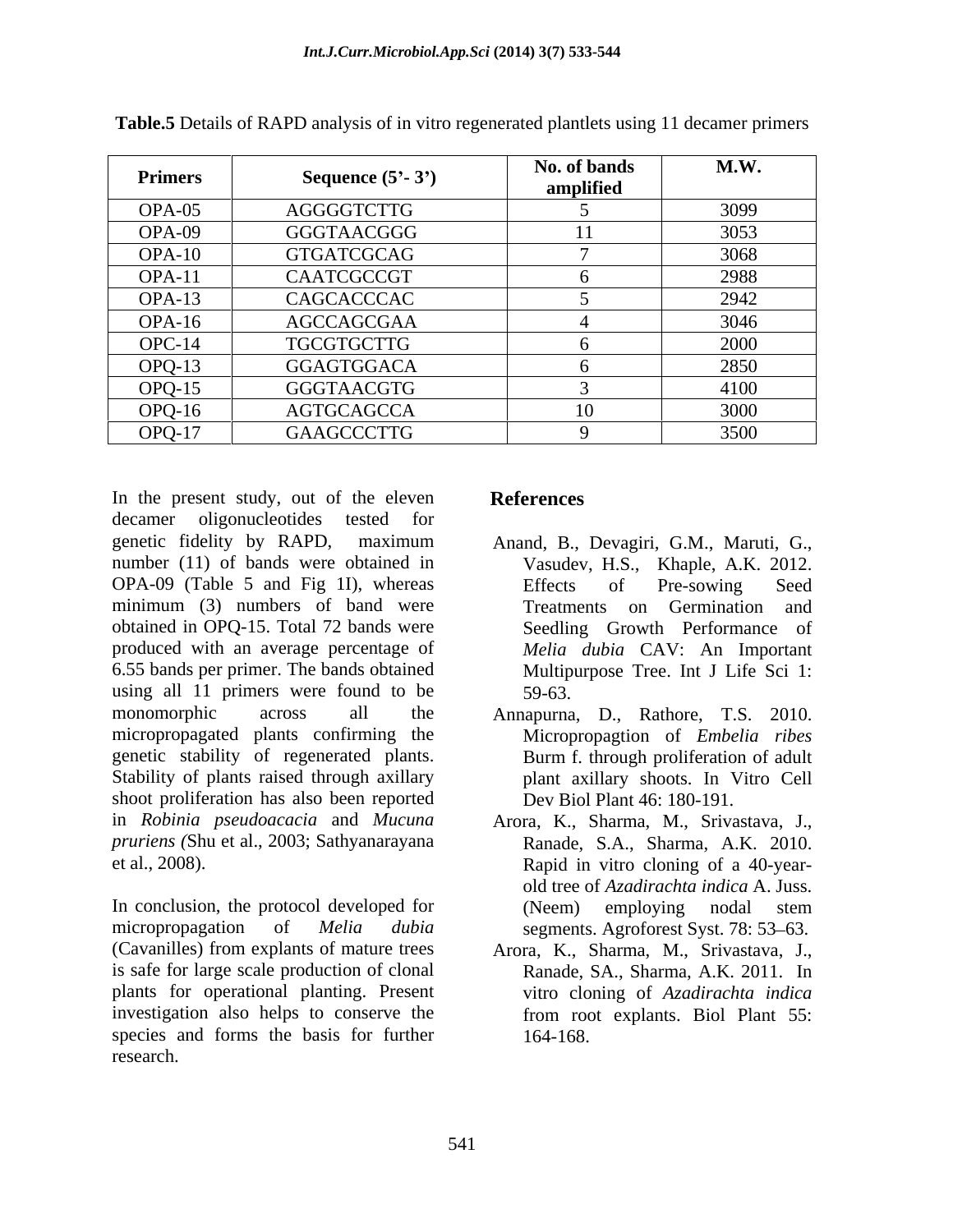- Beena, D.B, Rathore, T.S. 2012. In vitro Khaya senegalensis. New For 42: cloning of *Bambusa pallida* Munro
- Munro. J Phytology 4: 55-58.
- Chaturvedi, R., Rajdan, M.K., Bhojwani, *indica* A. Juss.) by forced axillary
- Chinnaraj, S., Malimuthu, C., of variability from cell cultures for Subrahmanyam, S.V. 2011. plant improvement. Theo Appl Gen Development of micro-propagation 67:197-214.
- Dhillon, R.S., Mohapatra, T., Singh, S., technique. Planter 76: 337-343.<br>Boora, K.S., Singh, K. 2007. Mandang, Y.I., Artistien, S. 2003. Wood fingerprinting. Indian J Biot 6: 519-
- Gerige, S.J., Ramjaneyulu., 2007. Hutan 21: 111-127. compound against skin pathogens. Int
- Gupta, R., Modgil, M., Chakrabarti, 2009. Assessment of genetic fidelity of
- Hung, C.D., Trueman, S.J. 2011. In vitro propagation of the African mahogany

*Khaya senegalensis.* New For 42: 117–130.

- through axillary shoot proliferation Husain, M.K., Anis, M. 2009. Rapid in and evaluation of genetic fidelity by vitro multiplication of *Melia* random amplified polymorphic DNA *azedarach* L. (a multipurpose woody markers. Int J Plant Bio 3: 27-33. tree). Acta Physiol Plant 31: 765-772. vitro multiplication of *Melia*
- Beena, D.B., Rathore, T.S., Rao, P.S. Joshi, M.S., Thengane, S.R. 1996. In 2012. Effects of Carbohydrates on in vitro propagation of *Azadirachta*  vitro axillary shoot initiation and *indica* A. Juss. (Neem) by shoot multiplication of *Bambusa pallida* proliferation. Indian J Exp Biol 34: 480-482.
	- S.S. 2004. In vitro clonal propagation Medicinal Plants, Vol. 1. International of an adult tree of neem (*Azadirachta*  Kiritkar, K.R., Basu, B.D. 1999. Indian Book Distributors, Dehradun, India.
	- branching. Plant Sci 166: 501-506. Somaclonal variation-a noval source Larkin, P.J., Scowcroft, W.R. 1981. of variability from cell cultures for 67: 197-214.
	- and mini cutting protocol for fast Lee, S.K., Rao, A.N. 1988. Plantlet growing Melia, Dalbergia and production of *Swietenia macrophylla*  Eucalyptus clones for pulpwood and King through tissue culture. Gard Bull bio-energy plantations. In: Sing 41: 11-18. Lee, S.K., Rao, A.N. 1988. Sing 41: 11-18.
	- Grattapaglia D (eds) From genomes to Liew, T.K., Chan, L.K., Teo, C.K.H. integration and delivery. Proc IUFRO 2000. Production of elite planting Tree Biotechnology Conference, materials of sentang (Azadirachta Bahia, Brazil. 332-334. excelsa L.) via in vitro culture technique. Planter 76: 337-343.
	- Assessment of genetic diversity in anatomy and fiber quality of utap-utap *Azadirachta indica* based on DNA 524. species. Buletin Penelitian Hasil *(Aromadendron elegans* BI.) and seven other lesser known wood
	- Antimicrobial activity of Melia dubia Manjunatha, K.B. 2007. Clonal leaf volatile oil and camphene propagation of *Melia dubia* (Cav). Manjunatha, K.B. 2007. Clonal My For 43: 455-458.
	- J Plant Sci 2: 166-168. Maruyama, E., Ishii, K., Saito A., Migita, micropropagated apple rootstock culture. J Jpn Soc 71: 329-331. K. 1989. Micropropagation of cedro (*Cedrela odorata* L.) by shoot-tip
	- plants, EMLA 111, using RAPD Mathias, P.J. 1988. Micropropagation of markers. Indian J Exp Biol 47: 925-<br>the tropical hardwoods, Khaya 928. *ivorensis* A. Chev. and Nauclea the tropical hardwoods, *Khaya*  diderrichii (De Wild and Th. Dur.)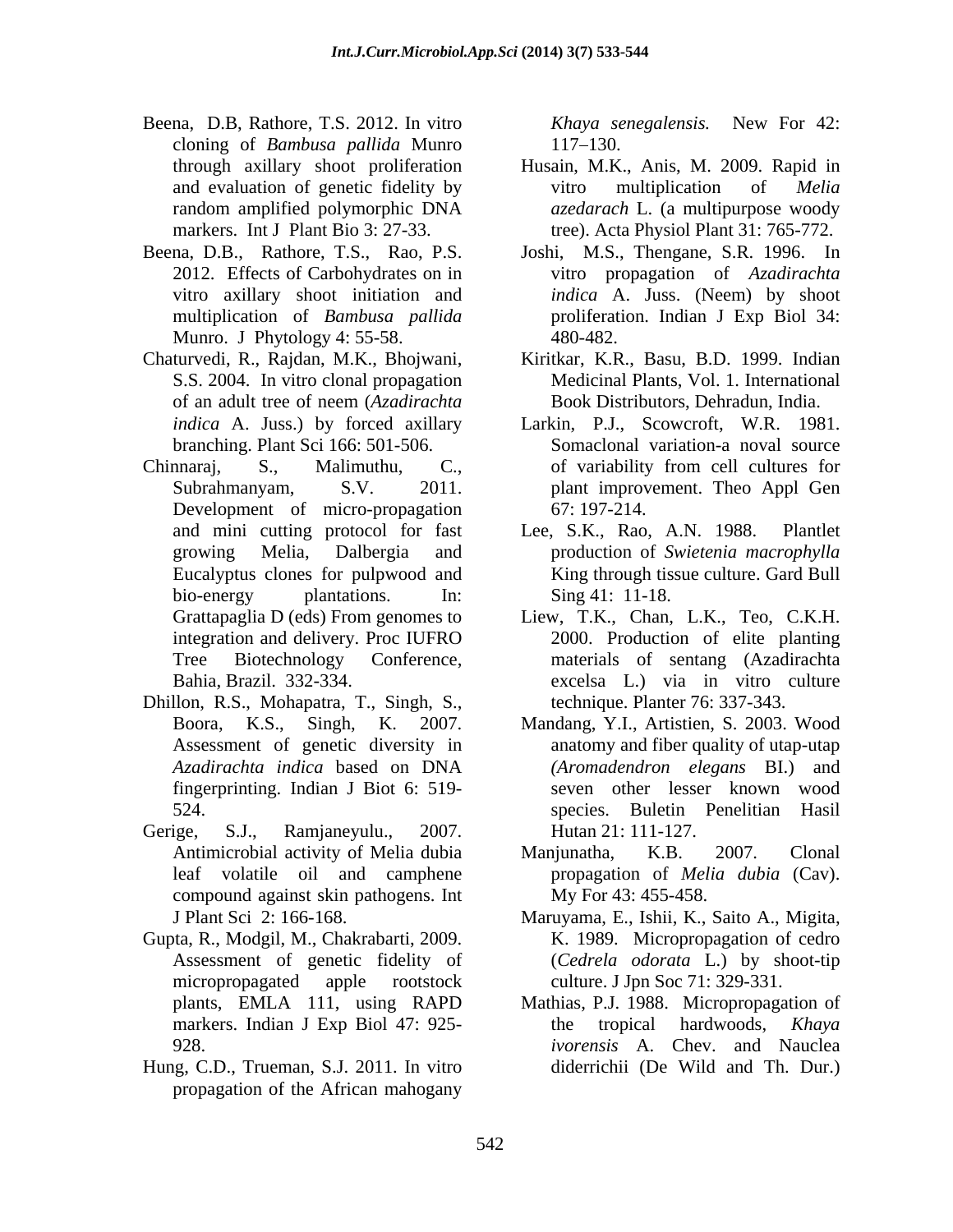Merrill. Ph.D dissertation, University *marmelos* (L.) Corr. In Vitro Cell Dev of Nottingham. Biol Plant 43: 231-236.

- McCown, D.D., McCown, B.H. 1987. histories: gymnosperms,angiosperms Cell and tissue culture in forestry.
- 4: 409-413. News 34: 3-4.
- Mroginski, E., Rey, H.Y., Mroginski, L.A. Paterson Karol, E. 1984. Shoot tip culture
- Munasinghe, J.E. 2003. Status of forest Pettit, G.R. 2002. Anti-neoplastic agents: genetic resources conservation and HC (eds) Forest Genetic Resources Nat Prod 65: 1886–1891.
- Murashige, T., Skoog, F. 1962. A revised
- Nagalakshmi, M.A.H., Thangadurai, D.,<br>
Pullaiah, T. 2003. In vitro Plantarum 45:23-27. and *Melia dubia* Cav. (Meliaceae).
- Nair, K.K.N., Mohanan, C., Mathew, G.
- Nayak, P., Behera, P.R., *azedarach* L. Int J Pharm Sci Rev Res<br>Thirunavoukkarau, M. 2007. High 5: 43-49. frequency plantlet regeneration from cotyledonary node cultures of *Aegle*

- North American hardwoods Case Olmos, S.E., Lavia, G.D.I., Renzo, M., Mroginski, L., Echenique, V. 2002. and palms. In: Bonga JM, Durzan DJ. micropropagated plants of *Melia* Dordrecht: Martinus Nijhoff Plant 38: 617-622. Genetic analysis of variation in *azadirach* L*.* In Vitro Cell Dev Biol Plant 38: 617-622.
- Publishers; pp. 247-260. Parthiban , K.T., Bharathi, A.K., Meera, M., Chabukswar, Manjushri, A., Seenivasan, R., Kamala, K., Rao, Dheodhar, 2005. Rooting and M.G. 2009. Integrating *Melia dubia* hardening of in vitro plantlets of in agroforestry farms as an alternate *Garcinia indica*. Chois. Indian J Biot pulpwood species. Asia Pac Agro Seenivasan, R., Kamala, K., Rao, M.G. 2009. Integrating *Melia dubia* News 34: 3-4.
	- 2003. In vitro plantlet regeneration of *Hellianthus annuus* Flowering and from Australian red cedar (*Toona ciliata*, Meliaceae). New For 25: 177–184. 931. development of adventitious and multiple shoots. Am J Bot 71: 925- 931.
	- management in Sri Lanka In: Luoma meliastatins, 1–5 and related euphane AT, Hong LT, Ramanatha RV, Sim, triterpenes from tree *Melia dubia*. J 489, Isolation and structure of Nat Prod 65: 1886–1891.
	- Conservation and Managment, Proc Ram, B., Rathore, T.S., Reddy, G.R.S. APFORGEN, Kuala Lumpur, 2012. In vitro propagation of *Melia*  Malaysia 116-133. *dubia* Cav. From seedling explants. Biotechnol Bioinf Bioeng 2: 610-616.
	- medium for rapid growth and Rout, G.R. and Das, G. 2002. An bioassays with tobacco tissue cultures. assessment of genetic integrity of Physiol Plant 15: 473-497. micropropagated plants of Plumbago zeylarica by RAPD markers. Biol Plantarum 45:23-27.
	- antimicrobial efficacy of leaf essential oils of *Chukrasia tabularis* Adr. Juss. Phyto Res 17: 414-416. *pruriens* var.utilis and its evaluation 2005. Plantation technology for markers. Af J Biot 7: 973-980. Sathyanarayana, N., Kumar, T.N.B., Vikas, P.B., Rajesha, R. 2008. In vitro clonal propagation of *Mucuna*  of genetic stability through RAPD
	- selected indigenous trees in the Indian Sen, A., Batra, A., Rao, D.V. 2010. peninsula. Bios et Forets Tropique Pivotal role of plant growth regulators 285: 17-23. in clonal propogation of *Melia*  Sen, A., Batra, A., Rao, D.V. *azedarach* L*.* Int J Pharm Sci Rev Res 5: 43-49.